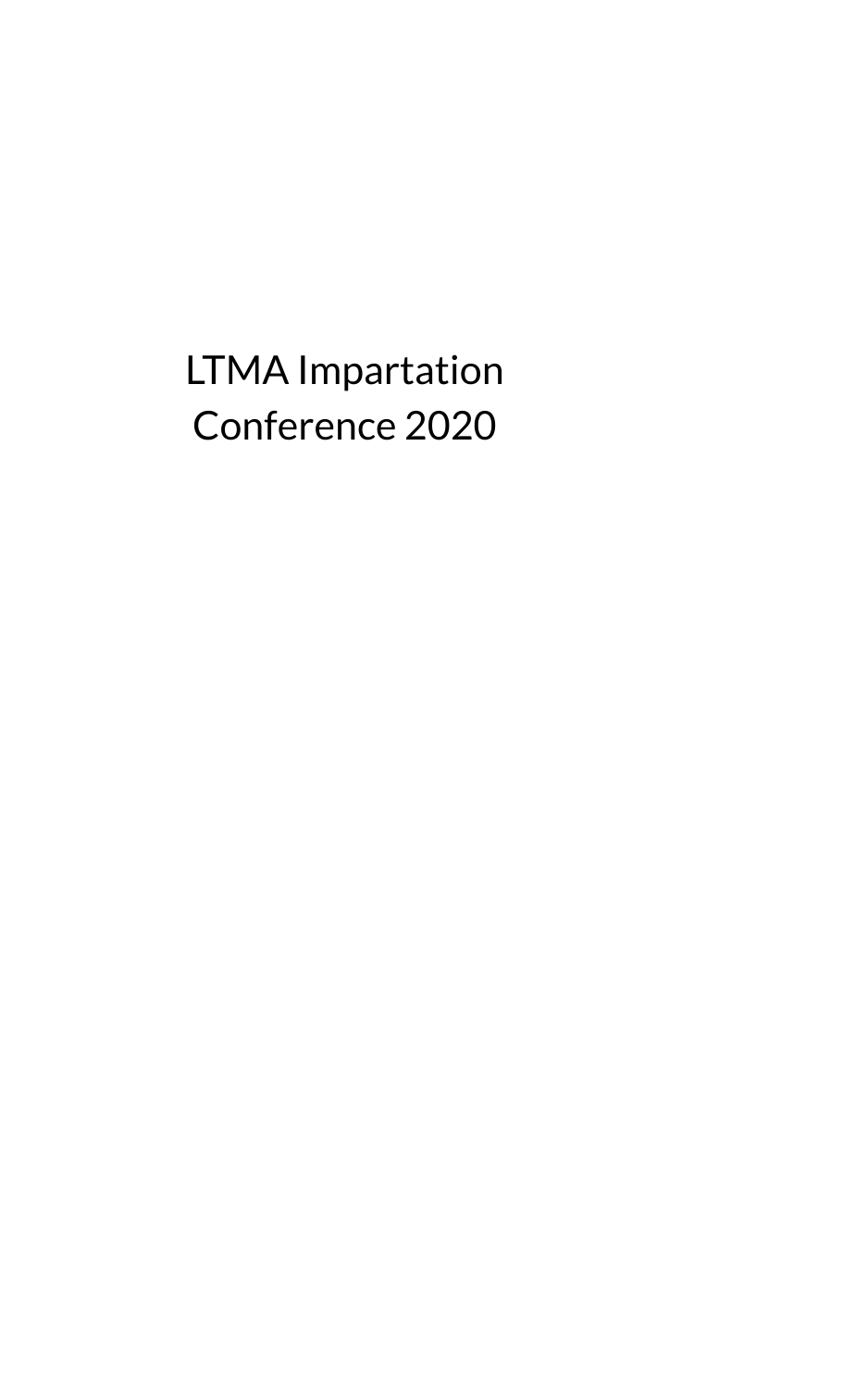# LTMA IMPARTATION CONFERENCE 2020

### APOSTLE LEROY THOMPSON SR.

### **Ever Increasing Word Ministries**

**Darrow, LA**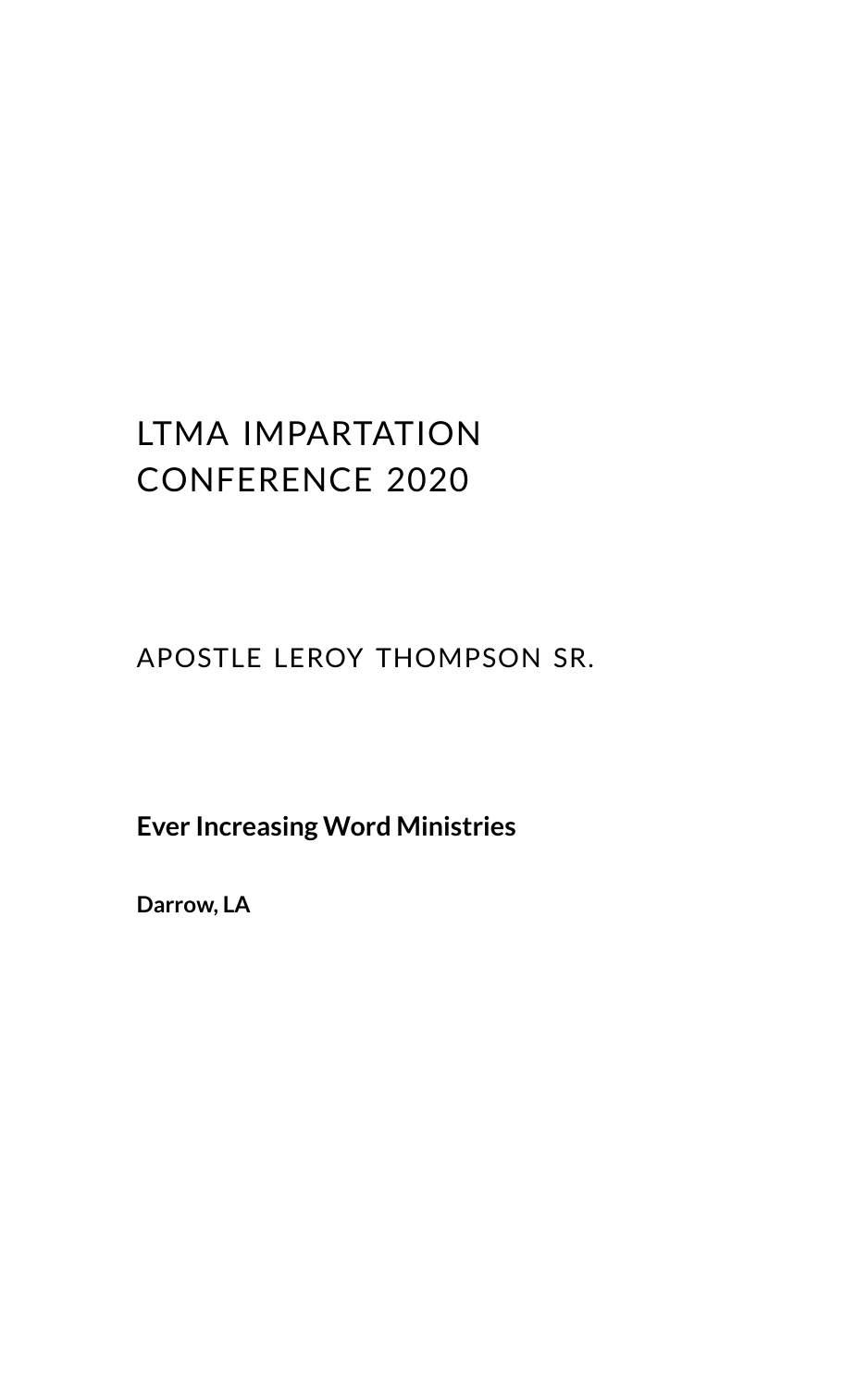Copyright © 2020 by Apostle Leroy Thompson Sr.

All rights reserved.

Published in the United States by Ever Increasing Word Ministries, Darrow, LA.

40066 Hwy 22, Darrow, LA 70725

Author websites: leroythompson.tv, eiwm.org.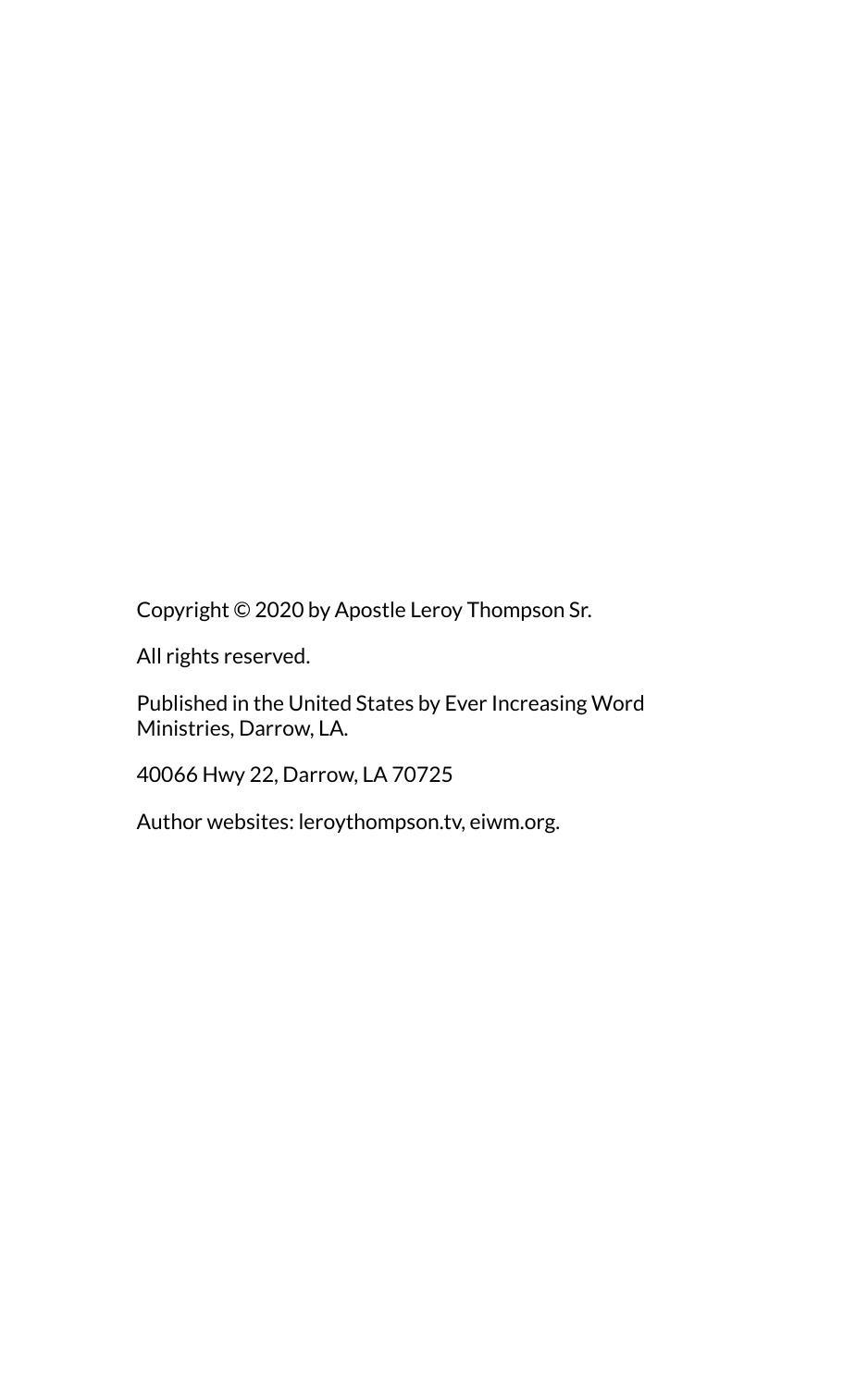### **LTMA APOSTOLIC AFFIRMATIONS**

1.

From this day forward, no mission in my life is impossible. I am wearing a pioneering anointing that makes all things possible.

2.

# The next time I speak, things are going to happen consistently out of the ordinary.

3.

Where there are no bridges, I will be a bridgebuilder that others can cross over behind me.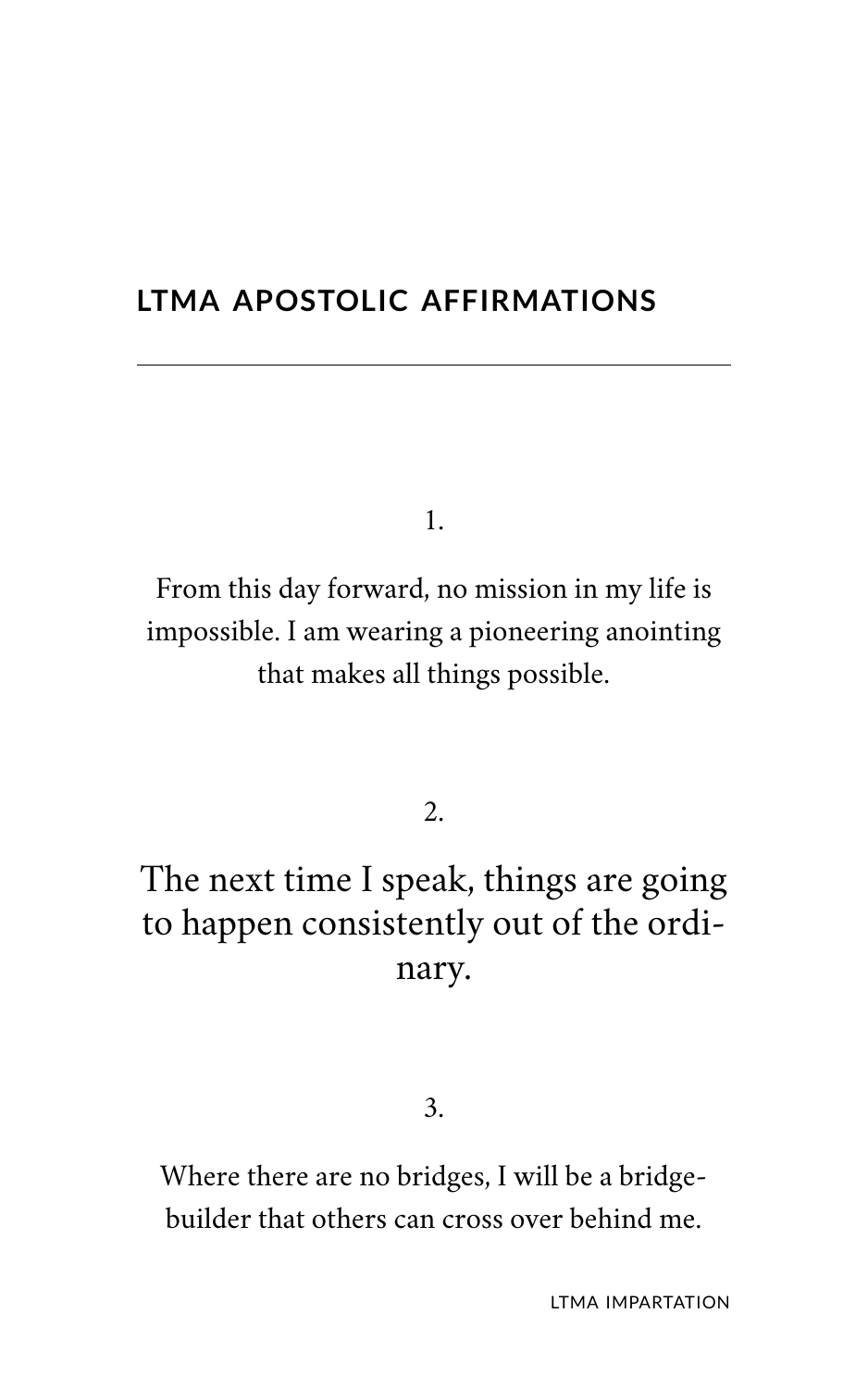The anointing without measure belongs to me from this day forward.

5.

I am going to function in the Holy Ghost at full blast.

6.

Every rope has been cut and every chain broken on my ministry.

7.

The truth just keeps on coming. And I see something behind the truth, freedom! Truth and freedom just keep on coming in my ministry. God keeps revealing and unveiling the truth to me.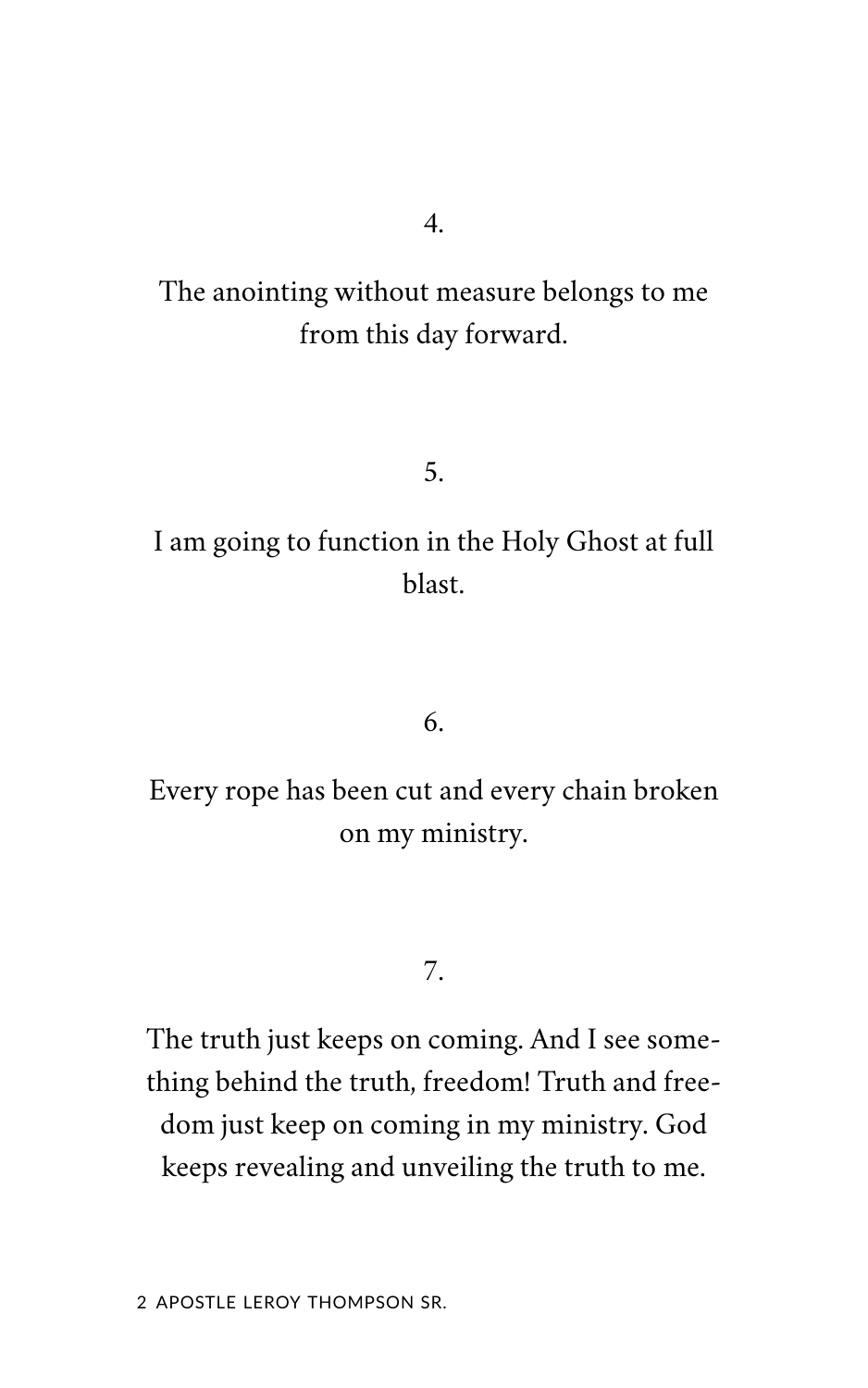My life is not conventional or common anymore.

9.

I'm building courage in the spirit that I've never seen before. I have courage to leap into places that they said I couldn't go.

#### 10.

I leave all drifting behind. I am a presser! I am pressing in the spirit. I am pushing things out of the way.

#### 11.

My pioneering anointing  $-$  it's fresh territory waiting on me to break through so that people can walk behind me.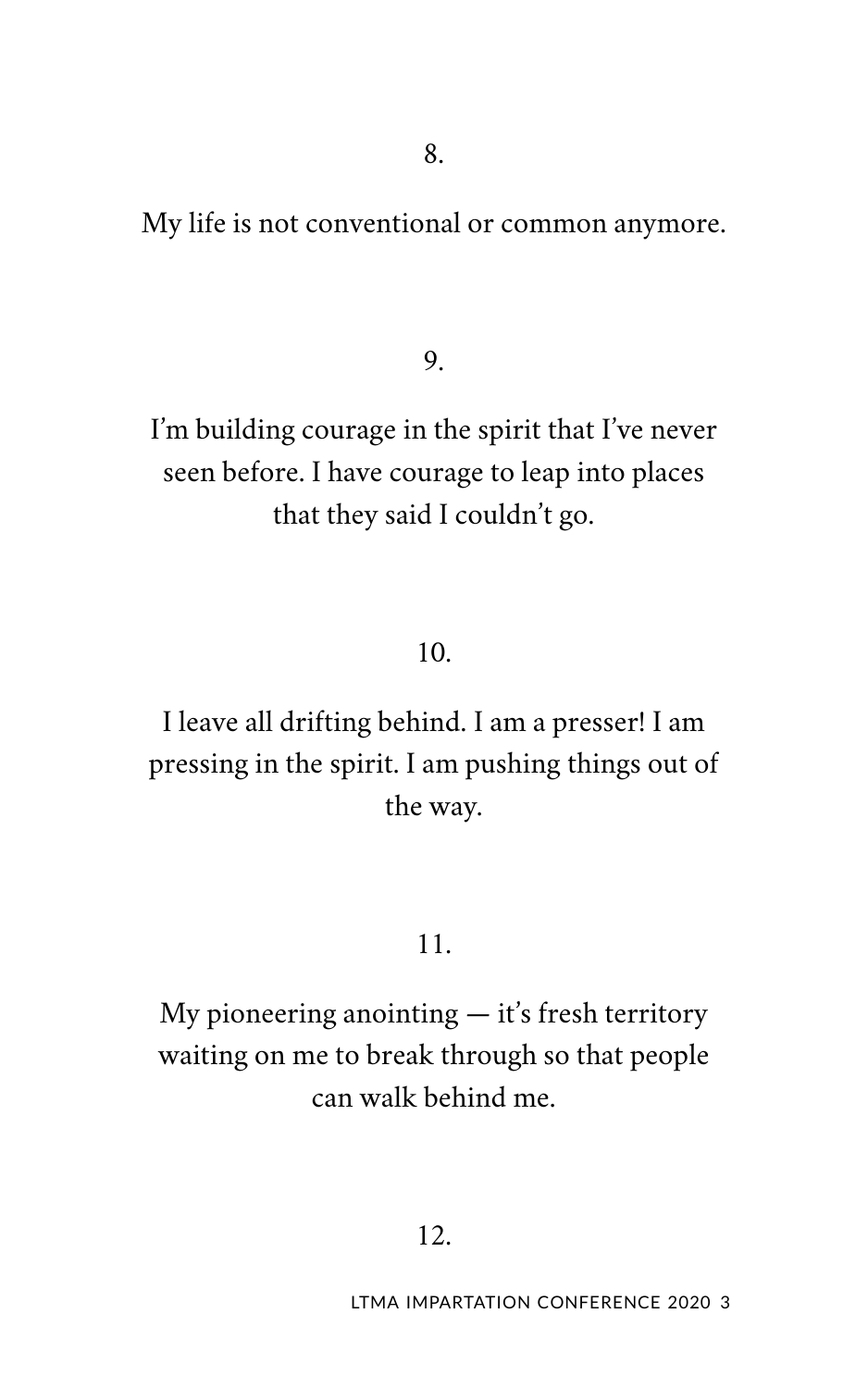I'm not satisfied with just enough in my ministry.

13.

I know all things! Knowing whatever I need to know at any given time is me knowing all things.

Whenever I need to know something, my pioneering anointing is going to kick in. My ministry will never be puzzled again! I will pause and wait on the anointing. No matter what comes up

from this day forward, I know the anointing knows exactly what to do, because the anointing is the Holy Ghost. I know all things! I even know

things before I need to know them. Because I know that when I get there, I'll know what to do! I'm wearing a "knowing" unction on my life — an unction to know how to make the next move by the Spirit. am no longer puzzled. I lean on the Holy Ghost. Because I have the unction, I know everything I need to know. I know every move I need to make. I know when to be quiet. I know when to talk. I know when to walk. I know when to run. And I know that sometimes I may have to run worldly red lights, telling me that I can't go somewhere. I know all things!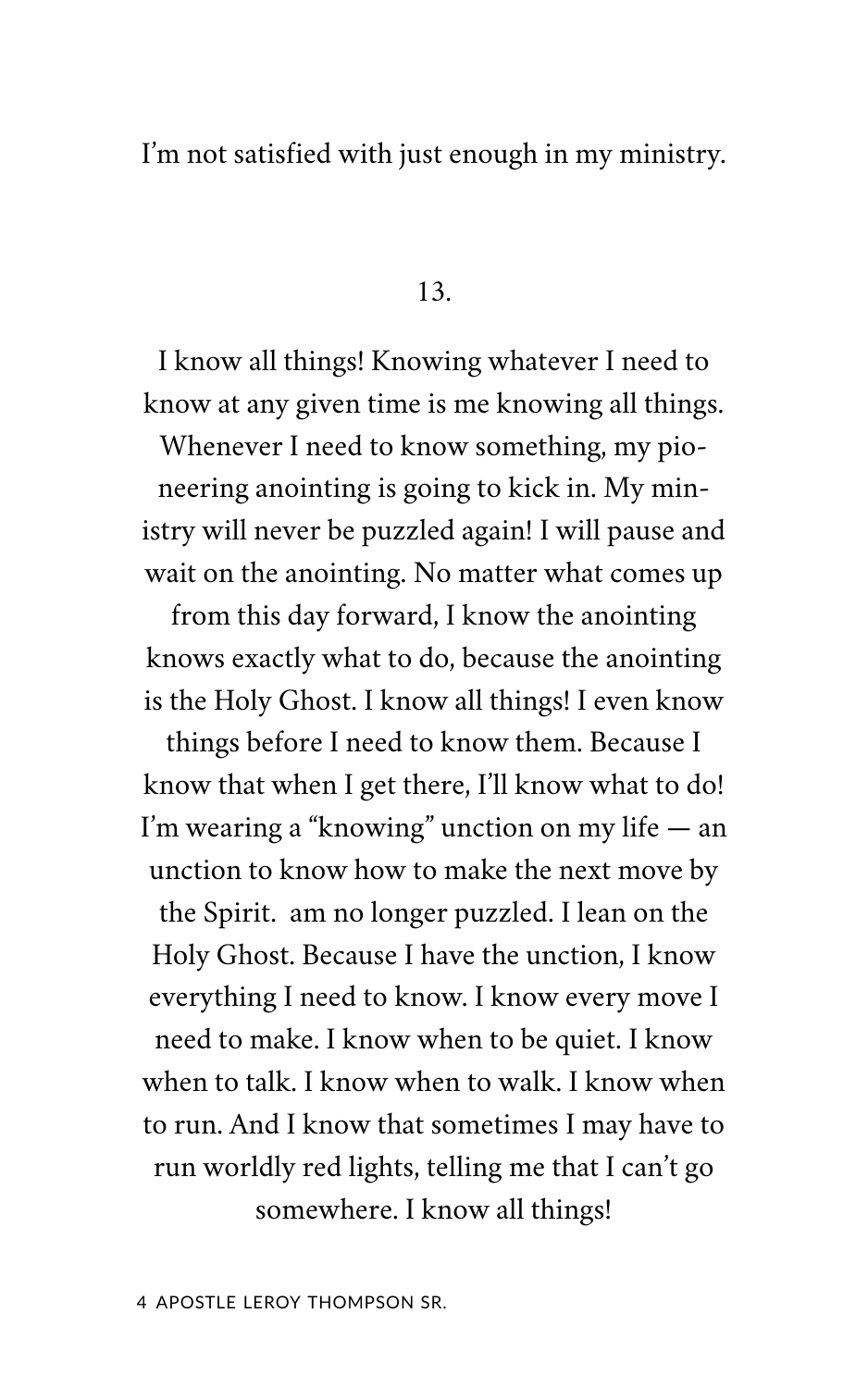### Nothing will hold my ministry down again!

15.

## Evidence will begin to manifest in my life like never before!

#### 16.

I receive, in the name of Jesus, the mantle that I am supposed to wear! I am going to wear it!

17.

I refuse to stay in the same place! I'm moving by the Spirit of God, and the Spirit of God moved on the face of my ministry.

18.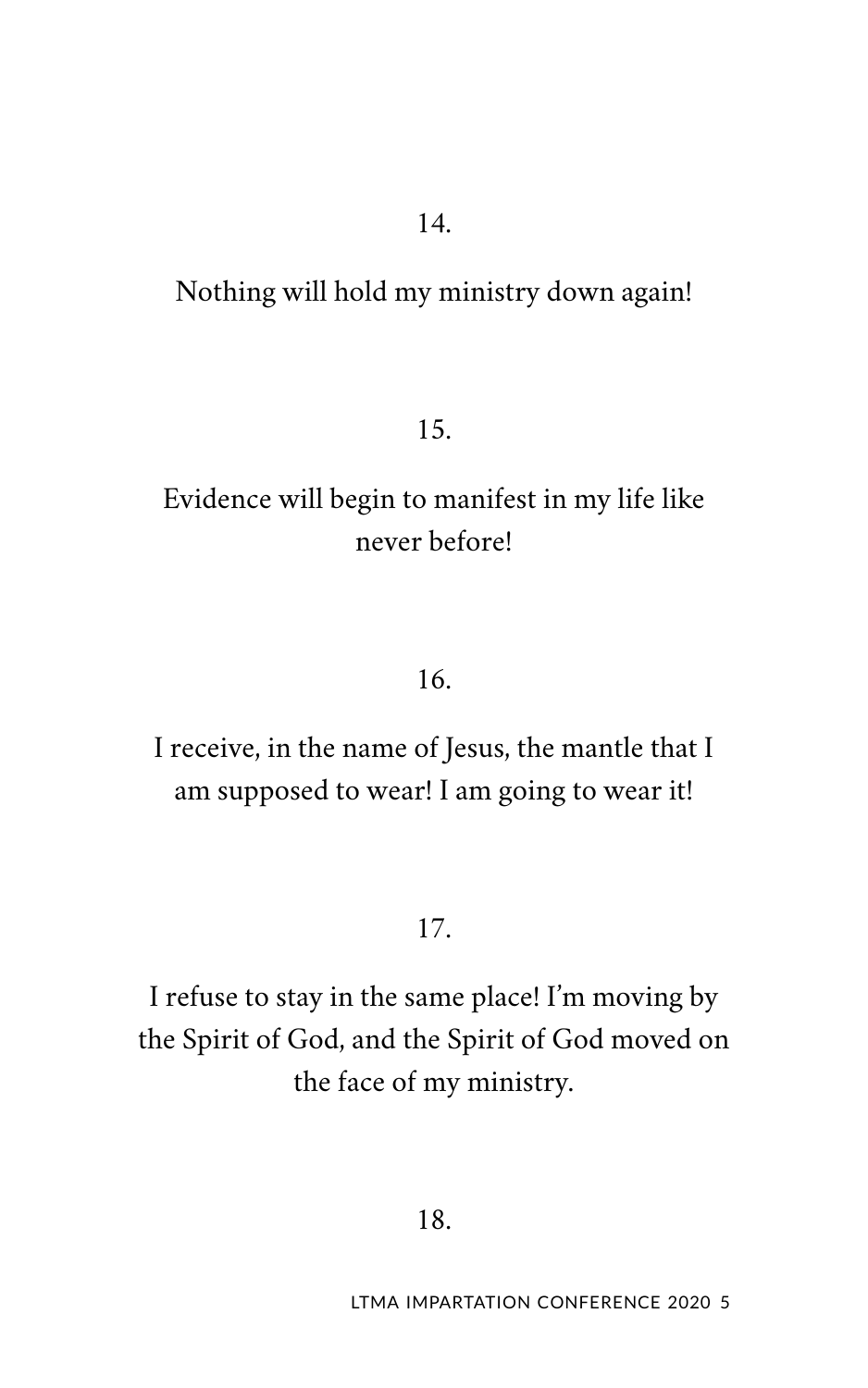## I am anointed and will *not* be disappointed another day!

19.

## Prime times will come. Low times will come, but I'll remain the same!

20.

## Jesus is the answer! The only answer. He is MY ANSWER!

21.

## I AM GOING TO FOLLOW THE HOLY GHOST!

#### 22.

The Spirit will keep me lifted up. I will not let my senses control my spiritual atmosphere. Time will

6 APOSTLE LEROY THOMPSON SR.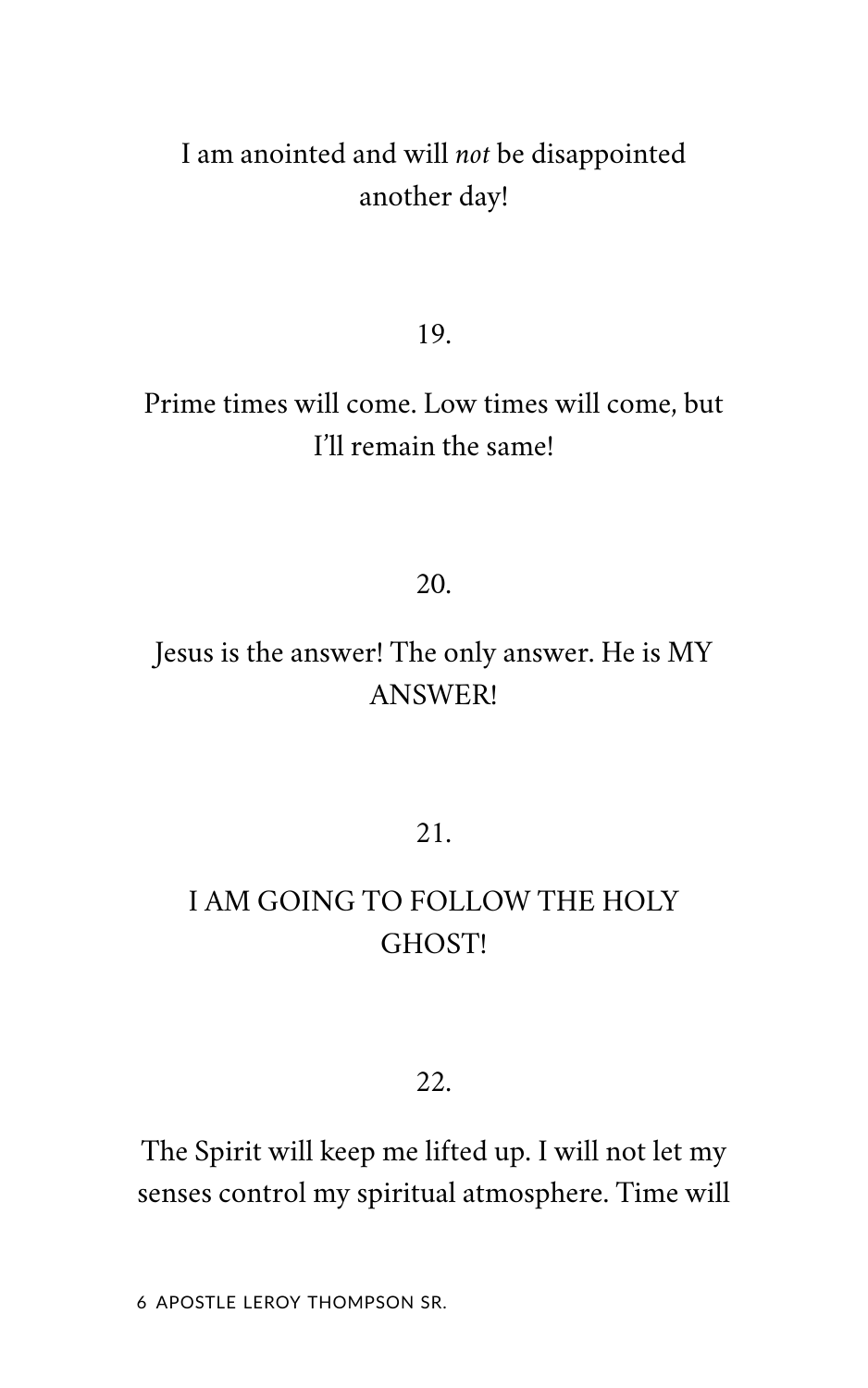### *no longer* be my scale of living, but Kingdom citizenship will take over.

#### 23.

Jesus is taking my ministry off the runway.

24.

I am a miracle-pusher. I'm hooked on miracles.

25.

God is my money. If I do what He tells me to do, the money has to come. *God is my money!* Money is not my god.

26.

Let the fire burn and the rain fall on my ministry.

27.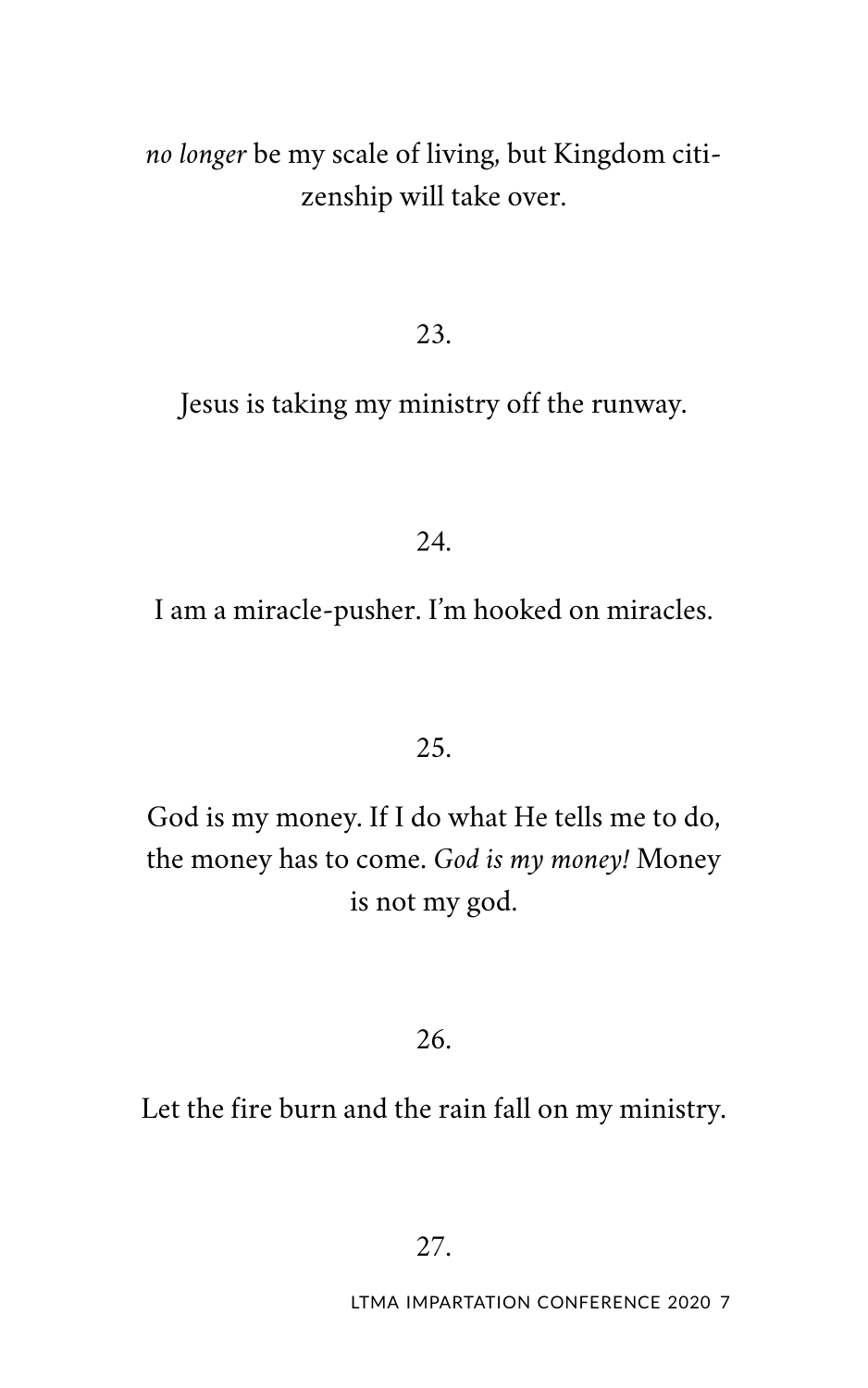All my sadness is turning to gladness, right now!

28.

It is finished. Every situation I'm dealing with. Every fight, every battle is finished.

#### 29.

My dreams are riding in a limousine. All I have to do is ride! That means you have a chauffeur, and you don't have to try to drive this anymore.

30.

My ministry will never be the same. My life will never be the same.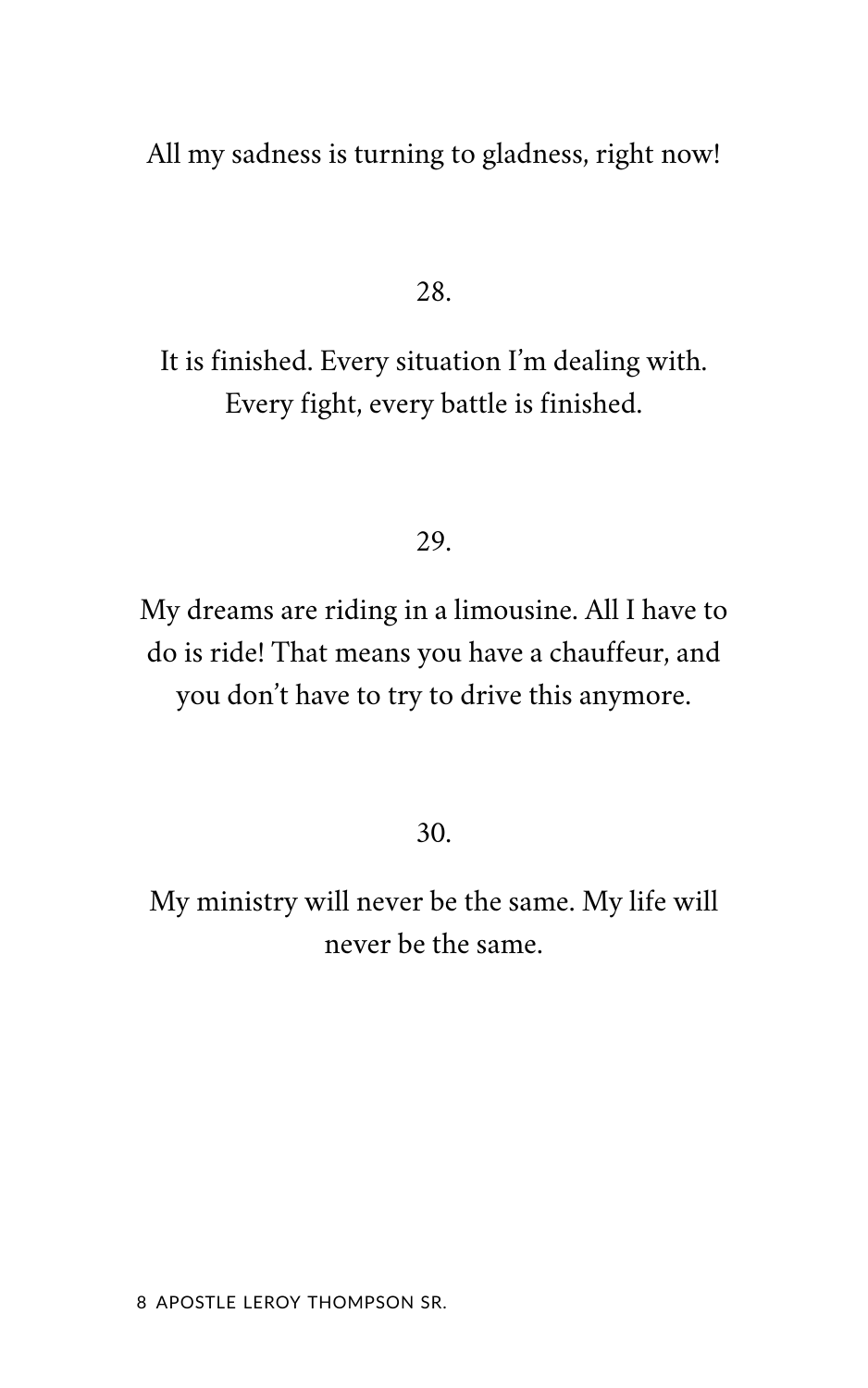## **THE MYSTERIES OF THE MANTLE UNFOLDED TO THE BODY OF CHRIST**

1.

### **The Real Meaning Of Grace and What It Expects Out of You:**

Titus 2:11-15

<sup>11</sup> *For the grace of God that bringeth salvation hath appeared to all men,* <sup>12</sup> *Teaching us that, denying ungodliness and worldly lusts, we should live soberly, righteously, and godly, in this present world;* <sup>13</sup> *Looking for that blessed hope, and the glorious appearing of the great God and our Saviour Jesus Christ;* <sup>14</sup> *Who gave himself for us, that he might redeem us from all iniquity, and purify unto himself a peculiar people, zealous of good works.* <sup>15</sup> *These things speak, and*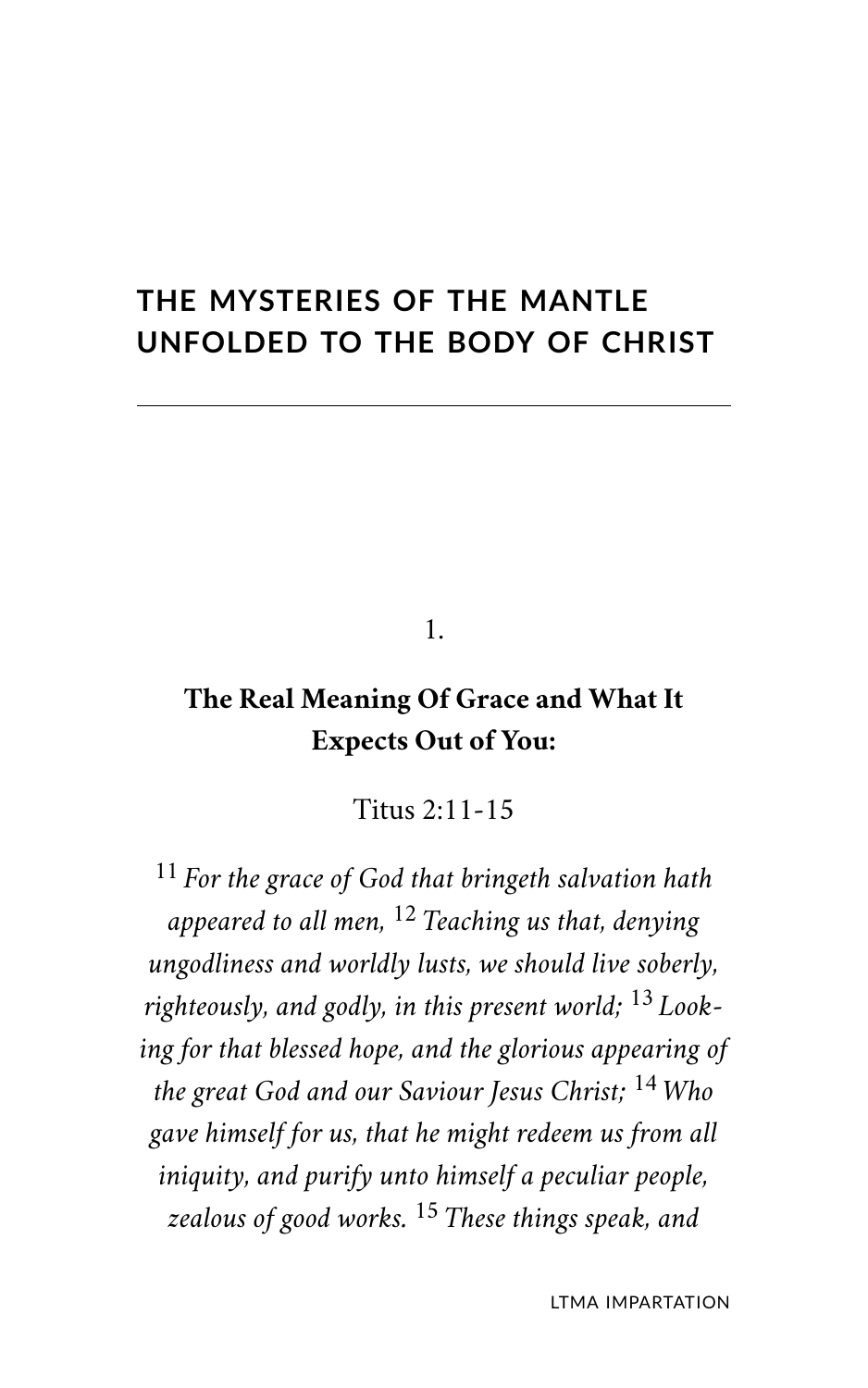### *exhort, and rebuke with all authority. Let no man despise thee*.

This is the end of all confusion about Grace. Grace teaches you to live a godly, righteous, and holy life! It also graces you to live it! We have been made the righteousness of God, and we have the ability to live sanctified lives. We must kill this sacred cow that dilutes holiness. You should *want* to live consecrated lives!

2.

#### **Prosperity and Obedience are Synonymous.**

You can't obey and stay broke! If you obey God and stay broke, it'll defy God. If you're constantly staying broke, take a look around. There's something you are doing (or not doing) that's disobeying God. Know the scriptures, but make *sure* you

know God. If you don't know God, you can't trust Him! Never depend on people! Know your God. Prosperity and obedience are synonymous.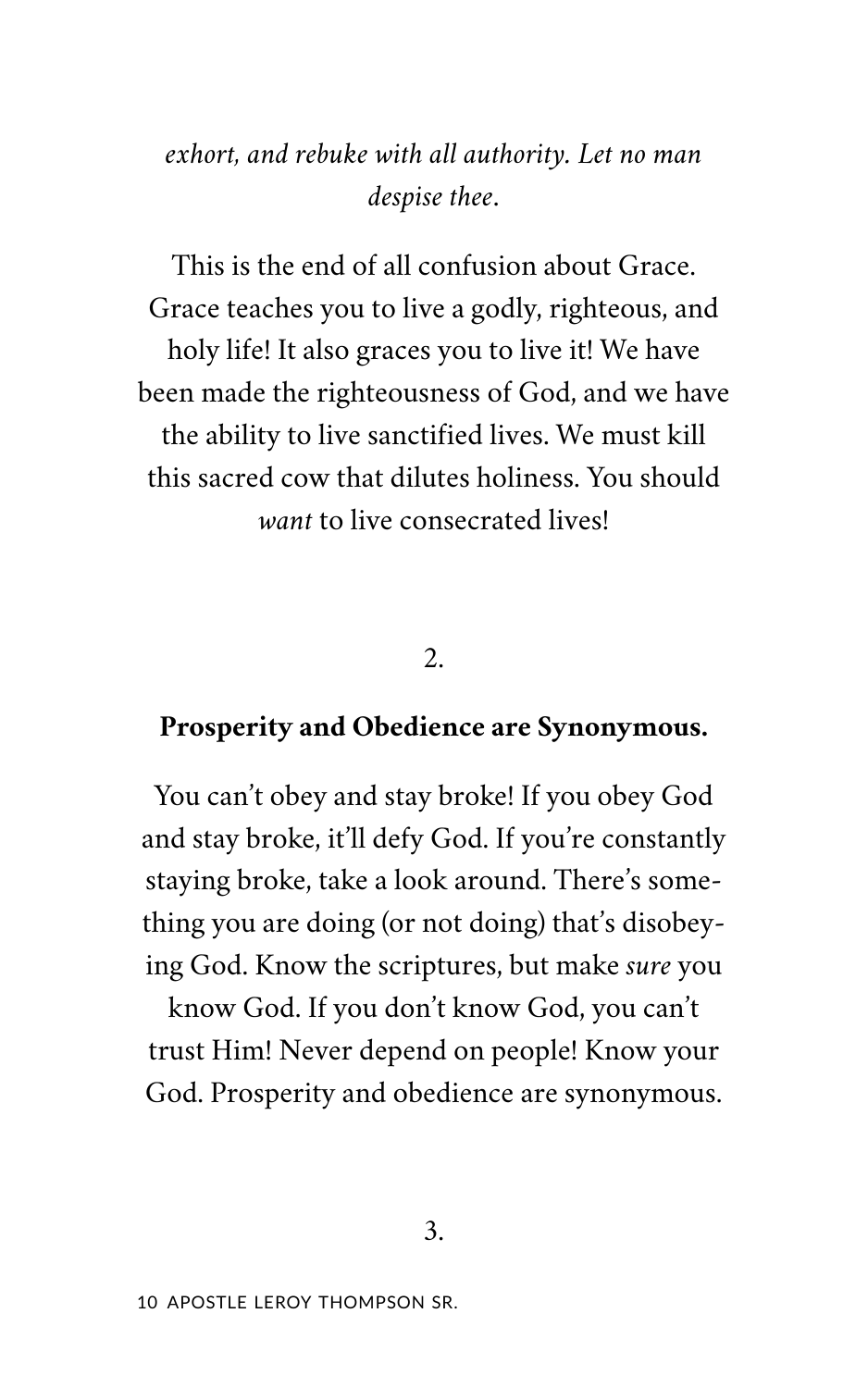### **You Cannot Preach Without The Gospel**

The epistles are not the gospel. They are correcting things in the Church. In every message, you must pull something out of the Gospels (Matthew, Mark, Luke or John) to complement it. If you want your preaching to come alive, keep Jesus in the center of it! If you have the scriptures without Jesus, they are of no effect!

### Mark 4:23-25

<sup>23</sup> *If any man have ears to hear, let him hear.*  <sup>24</sup> *And he said unto them, Take heed what ye hear: with what measure ye mete, it shall be measured to you: and unto you that hear shall more be given.* <sup>25</sup> *For he that hath, to him shall be given: and he that hath not, from him shall be taken even that which he hath.* 

Every failure in your life is *your* fault. The devil is not more powerful than a Hearer! The way to stop the thief is to hear the Gospel! Understand that Abraham, Isacc, Jacob, Moses, and Elijah have to all get in line with Jesus. They cannot take Jesus' place. Jesus is the one who has the mainline!

John 8:58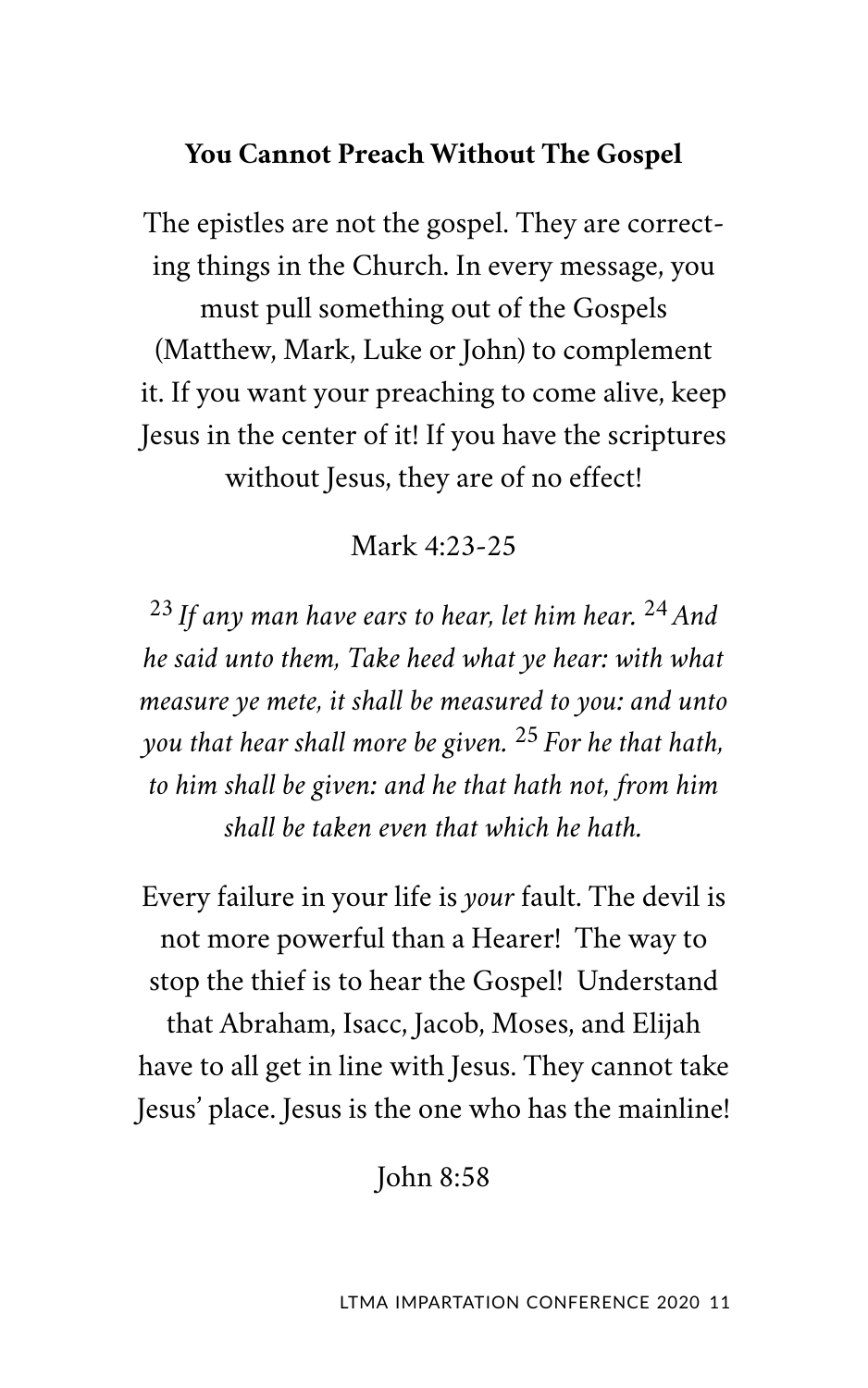*Jesus said unto them, Verily, verily, I say unto you, Before Abraham was, I am.* 

If you pay attention, this is one of the greatest moments of your life! This truth will make the Body Of Christ great again. We are told to preach the Gospel of the kingdom. There is no other gospel.

#### Luke 11:31

*The queen of the south shall rise up in the judgment with the men of this generation, and condemn them: for she came from the utmost parts of the earth to hear the wisdom of Solomon; and, behold, a greater than Solomon is here.* 

We cannot preach sermons without Jesus. When you are not preaching the Gospel, you are preaching old news! The Gospel is *good news*, present-tense fact! The reason many of your prayers haven't been answered is because you didn't have Jesus on the scene. Could it be that many times we have left the greater One out of our discussions? Could it be that some of the things we have been saying were not the Gospel? We might as well call it gossip.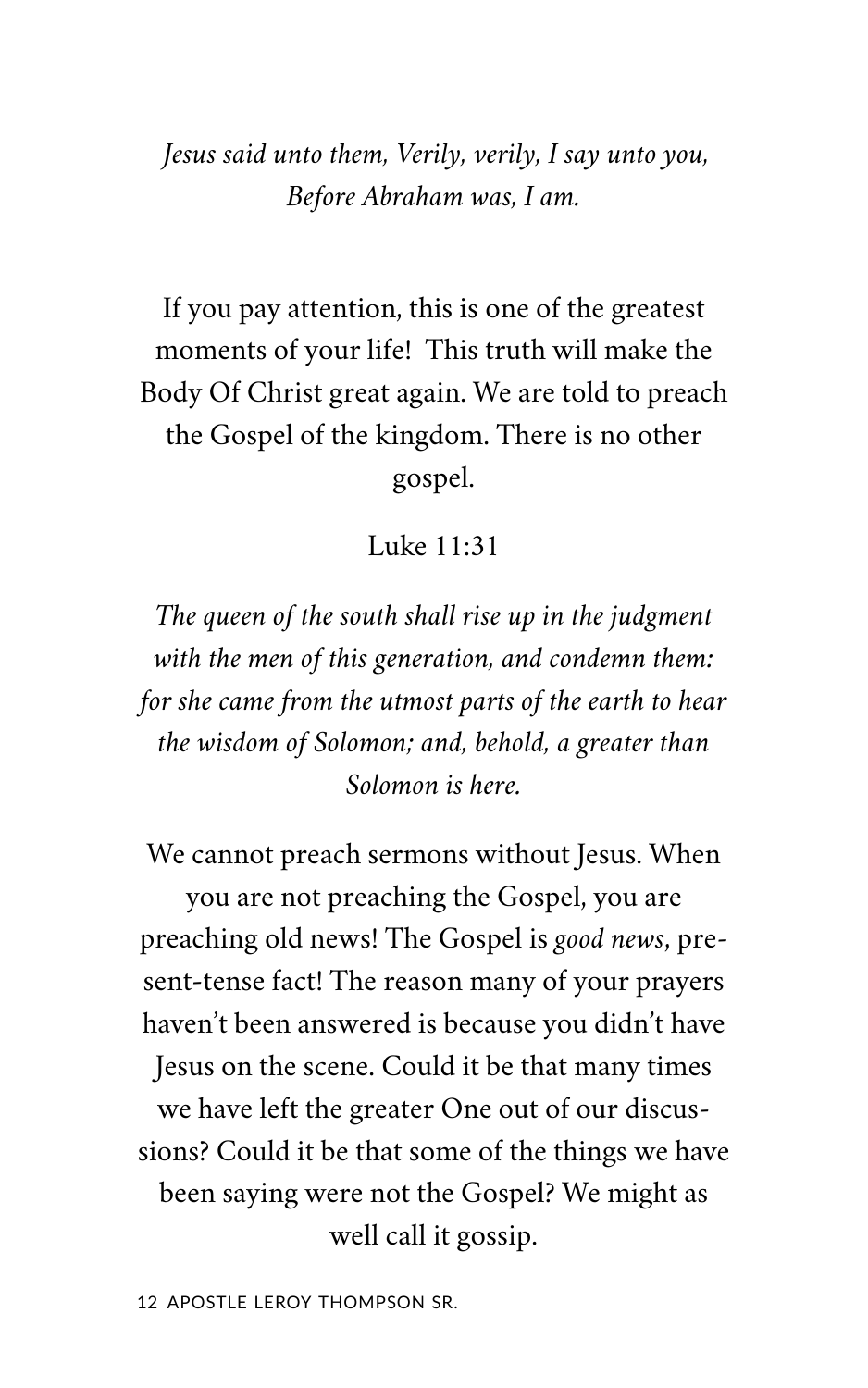### Luke 11:32

*The men of Nineve shall rise up in the judgment with this generation, and shall condemn it: for they repented at the preaching of Jonas; and, behold, a greater than Jonas is here.* 

Jonas went into the whale, but Jesus went in the grave!

Matthew 17:1-3

*And after six days Jesus taketh Peter, James, and John his brother, and bringeth them up into an high mountain apart,* <sup>2</sup> *And was transfigured before them: and his face did shine as the sun, and his raiment was white as the light.* <sup>3</sup> *And, behold, there appeared unto them Moses and Elias talking with him.* 

Even Moses and Elias consulted with Jesus! No matter how beautiful your title is, you must sit with Jesus before you preach. We've been trying to use Jesus' name without Him. If you leave Christ out, you can't tap into the unsearchable riches.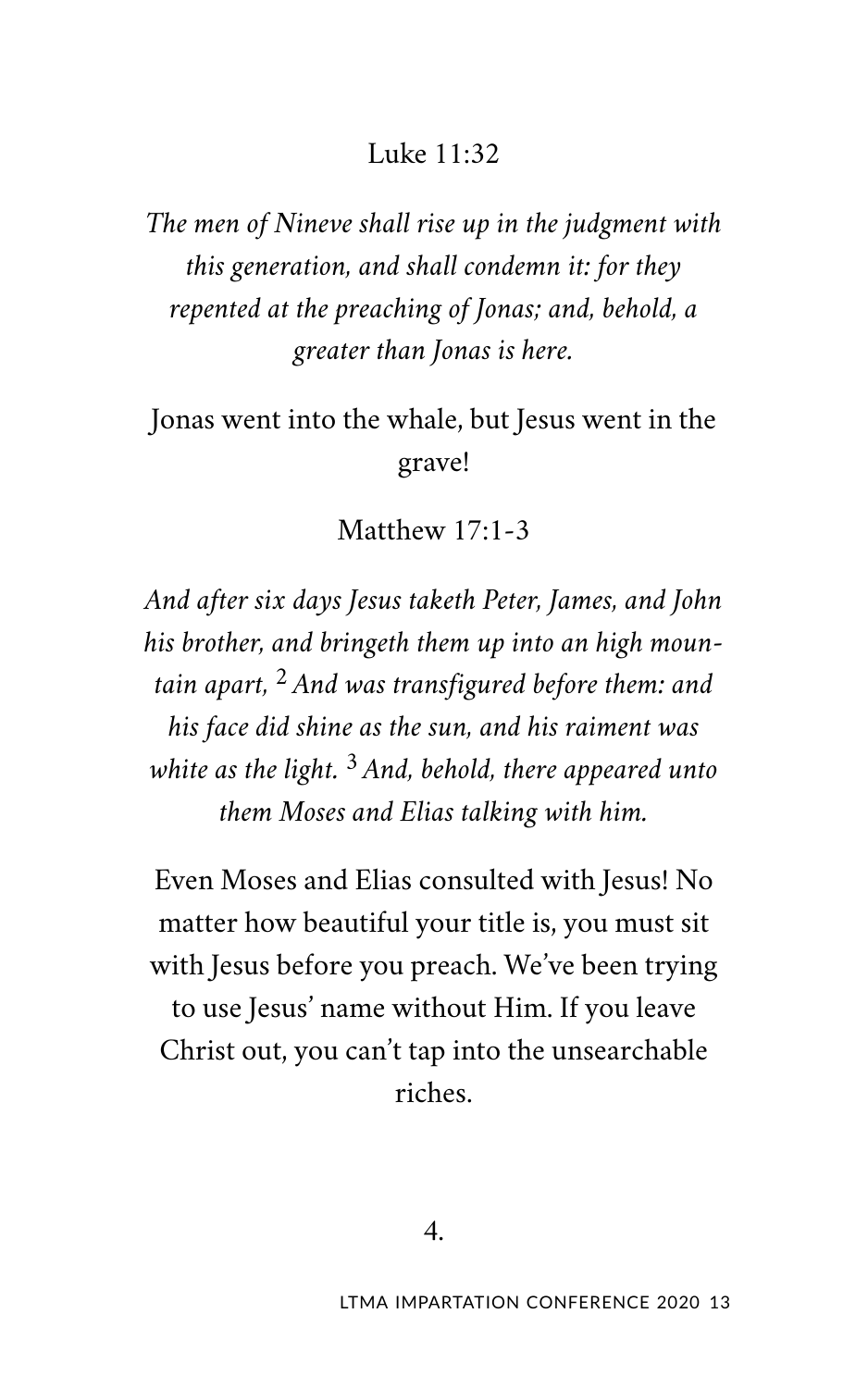#### **Follow the M.A.P, not the G.P.S.**

You must know how to follow the spiritual M.A.P. (Mantle, Anointing, & Patterns) that has been set by the Holy Ghost. You cannot obtain the mantle by a GPS (Generally Pursuing Something). You have to be specific. You have to know the purpose. And it must be a spiritual transaction.

By being properly connected to the person wearing the mantle, the mysteries of the mantle will begin to unfold in your ministry.

5.

### **You Must Know the Difference Between Faith, Foolishness, and Presumption.**

Hebrews 11:6

*But without faith it is impossible to please him: for he that cometh to God must believe that he is, and that he is a rewarder of them that diligently seek him.* 

You must have revelation *beyond* information.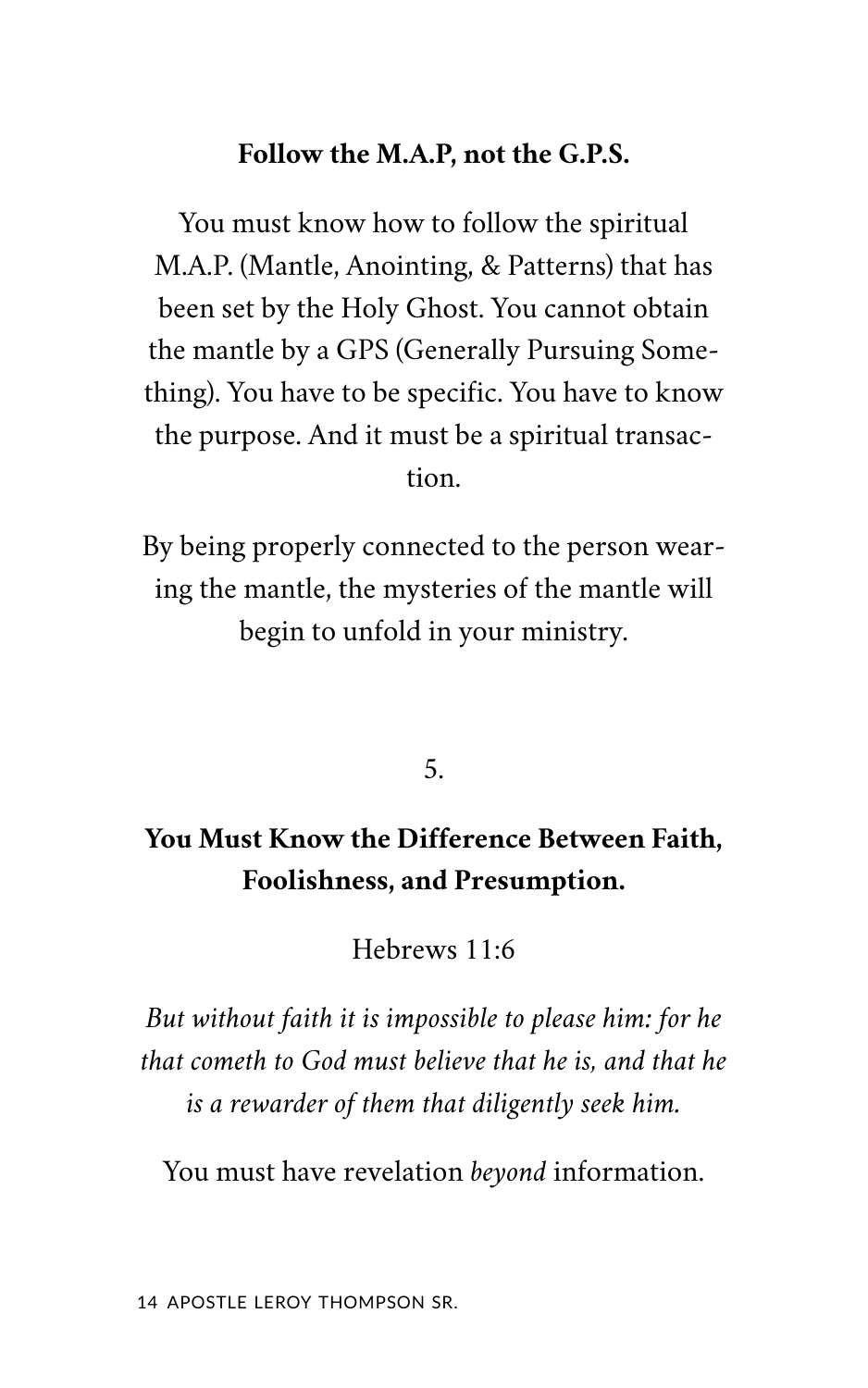### **Tap into the Wisdom of Plan, Purpose, and Pursuit.**

6.

Jeremiah 29:11

*For I know the thoughts that I think toward you, saith the Lord, thoughts of peace, and not of evil, to give you an expected end.* 

You must first hear God's divine plan. Then, know the purpose of it. THEN, pursue it. Plans from God always have a purpose with it! Could it be that your last project… you pursued too fast? The first thing in prayer is to find out what God's plan is! Here's how you handle your next deal or situation: 1) "Lord, what is your plan?" 2) "Lord, what is the purpose of that plan?" The problems and hard times that you may be dealing with are because it's *your* purpose and *your* plan. You've tried to address scriptures around it, but you never heard God say "I endorse this." God's plan, Jesus' plan, and the Holy Ghost's plan NEVER FAILS!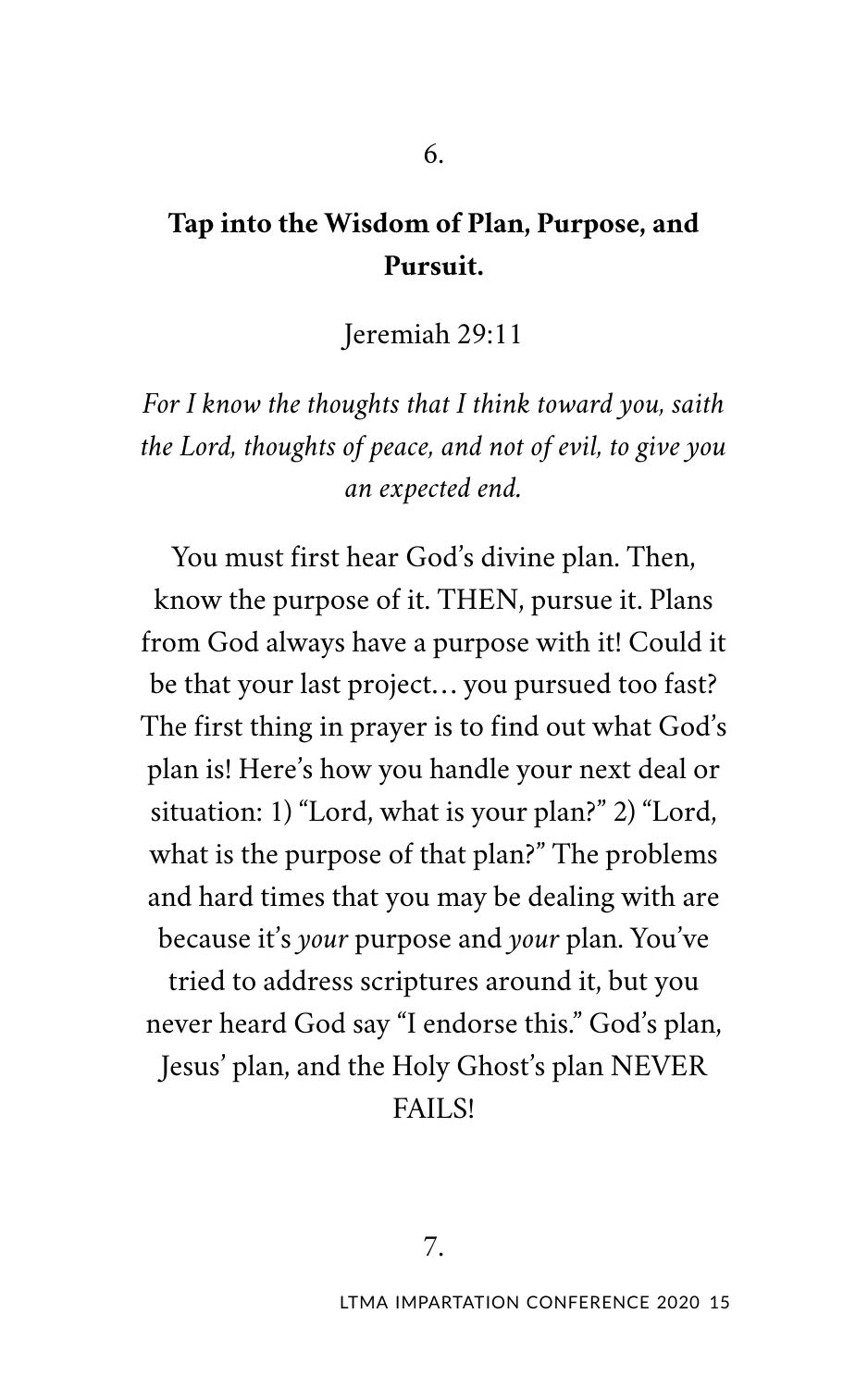## **Understand The Secret of Praying in the Spirit and Leaving it to God.**

When you pray in the spirit, your infirmities die — your weaknesses, shortcomings, and inabilities die and you can walk across them! Everything that has been weakening your health, finances, and ministry will die as you pray in the Holy Ghost. When you pray, you don't hear the drumbeat of losing. You hear the horn of victory! Praying in the spirit is a divine connection. If you want to grow in the anointing, it is imperative that you pray in the spirit.

### Romans 8:26

*Likewise the Spirit also helpeth our infirmities: for we know not what we should pray for as we ought: but the Spirit itself maketh intercession for us with groanings which cannot be uttered.* 

Develop your prayer mantle, keeping it with you at all times. You will never be helpless again. You are being called to be a miracle-pusher. All of your opponents become an opportunity to you and your ministry, as you pray in the spirit. Your flights to greater levels will always be available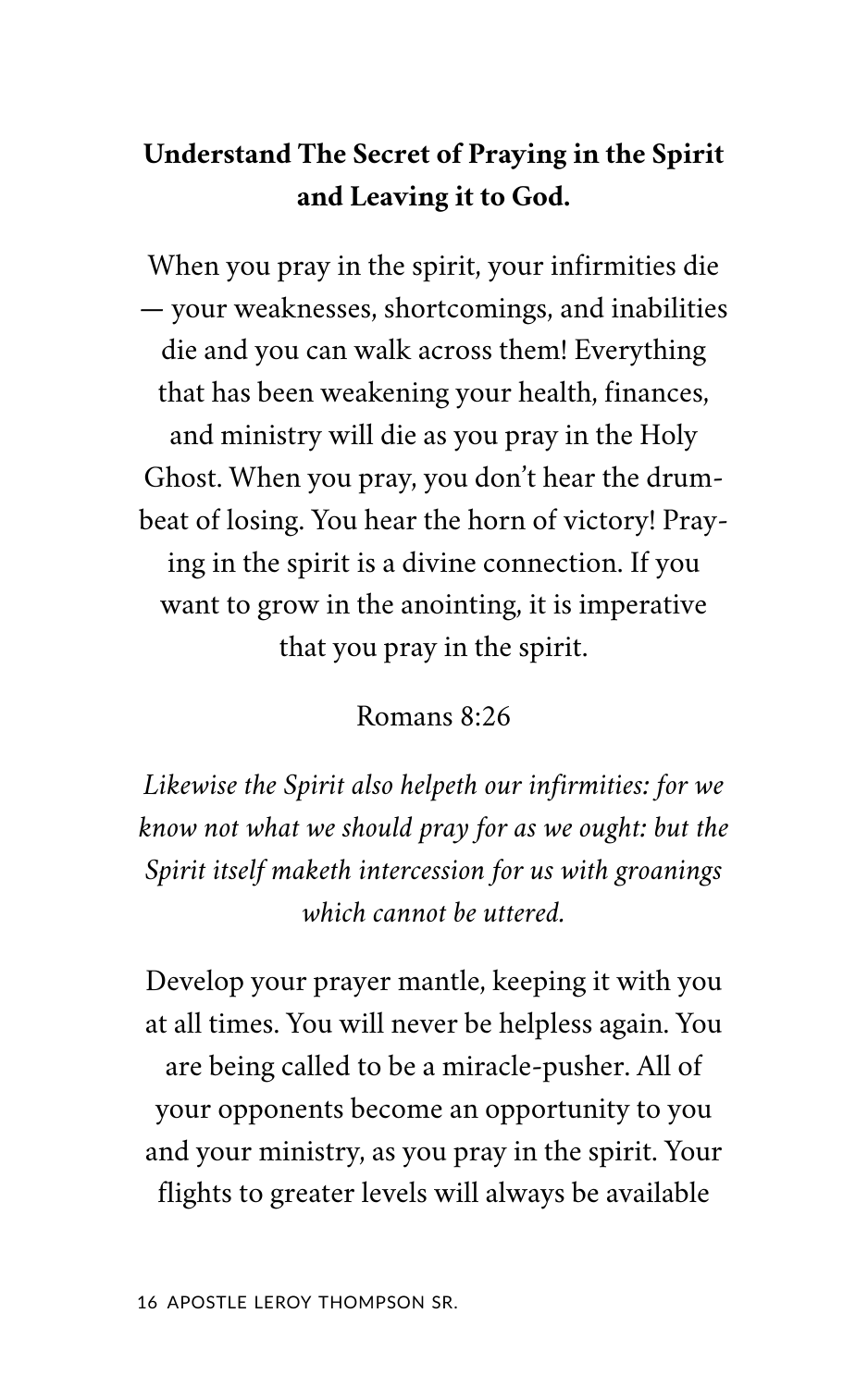### and ready to take off! You'll be drinking new wine all the time.

When we place our lives and affairs under the direction of infinite wisdom, everything will be taken care of. Our spiritual discernment declares it and our experience proves that it's unmistaken! We must think and say with a whole heart and soul that we leave it to God. Praying in the spirit is actually leaving it to God. There are some mysteries in ministry that you must not care about but just let God handle it. When you're praying in the spirit and leaving it to God, there could be neither misstep nor error. Praying in the spirit has a divine influence in it.

Infinite wisdom will guide you. The best will come to pass and all things will work out in the most harmonious and most successful manner (Joshua 1:8).

\*\*\*

Educate yourself in the things of God, so that life and ministry will be easier.